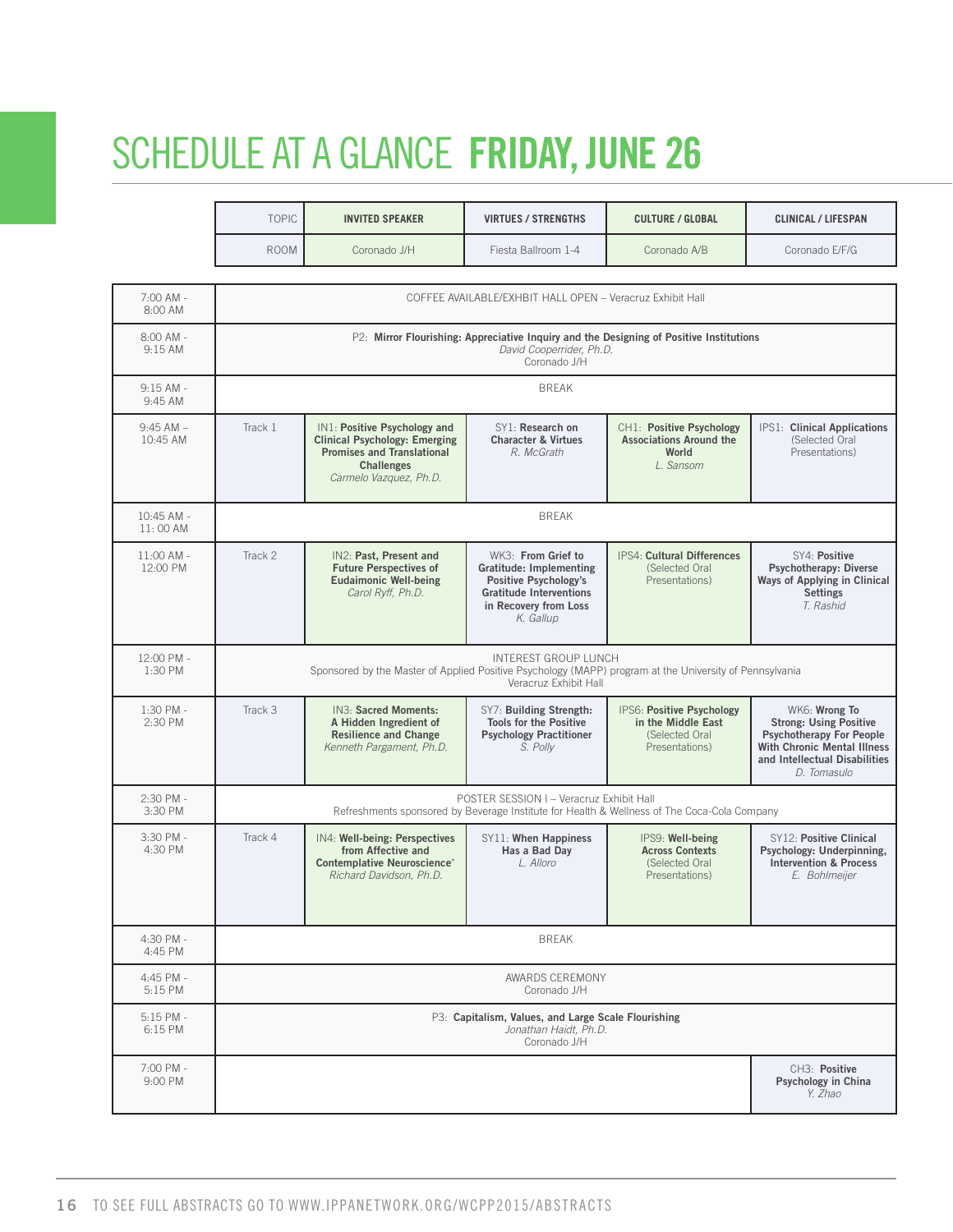| <b>HEALTH/INTERVENTIONS</b> | <b>EDUCATION</b>  | <b>WELL-BEING</b> | <b>MINDFULNESS</b>   | <b>MEASURES / SCIENCE</b> | WORK / ORGS. |
|-----------------------------|-------------------|-------------------|----------------------|---------------------------|--------------|
| Yucatan                     | Fiesta Ballroom 5 | iesta Ballroom 6  | Fiesta Ballroom 7-10 | Coronado C/D              | Monterey     |

| COFFEE AVAILABLE/EXHBIT HALL OPEN - Veracruz Exhibit Hall<br>P2: Mirror Flourishing: Appreciative Inquiry and the Designing of Positive Institutions<br>David Cooperrider, Ph.D.<br>Coronado J/H  |                                                                                                                                 |                                                                                                                                                                                                                                  |                                                                                                                                                                                                                                               |                                                                                                                            |  |  |  |  |
|---------------------------------------------------------------------------------------------------------------------------------------------------------------------------------------------------|---------------------------------------------------------------------------------------------------------------------------------|----------------------------------------------------------------------------------------------------------------------------------------------------------------------------------------------------------------------------------|-----------------------------------------------------------------------------------------------------------------------------------------------------------------------------------------------------------------------------------------------|----------------------------------------------------------------------------------------------------------------------------|--|--|--|--|
|                                                                                                                                                                                                   |                                                                                                                                 |                                                                                                                                                                                                                                  |                                                                                                                                                                                                                                               |                                                                                                                            |  |  |  |  |
| WK1: An Introduction<br>in the Principles of the<br><b>Schools</b><br><b>Positive Health Search</b><br>(Selected Oral<br>to Improve Flourishing at<br>Presentations)<br>the Population Level      | SY2: The Importance<br>of Good Positive<br><b>Relationships for</b><br><b>Creating Flow</b><br>L. Lassen                        | WK2: Mindful<br>Engagement: A Practical<br>and Positive Tool for<br><b>Leadership Development</b><br>S. Ashford                                                                                                                  | IPS3: Happiness and<br>Eudaemonism<br>(Selected Oral<br>Presentations)                                                                                                                                                                        | SY3: Positive<br><b>Negotiations: Theoretical</b><br><b>Foundations and</b><br><b>Empirical Explorations</b><br>F. Harinck |  |  |  |  |
| <b>BREAK</b>                                                                                                                                                                                      |                                                                                                                                 |                                                                                                                                                                                                                                  |                                                                                                                                                                                                                                               |                                                                                                                            |  |  |  |  |
| <b>Extraordinary: Exploring</b><br><b>Exceptionally Positive</b><br>Psychology as a<br>Deviance in People and<br>Transformation<br><b>B.</b> Smith                                                | CH2: Promoting Best<br><b>Practice in Positive</b><br>Risks of Professional<br>Autonomy and<br>Inclusivity<br>D. Vella-Brodrick | IPS5: Meaning<br>(Selected Oral<br>Presentations)                                                                                                                                                                                | SY6: Leading-edge<br>Methods, Measures,<br>and Findings in Positive<br><b>Psychology Research</b><br>K. Adair                                                                                                                                 | WK5: Connecting<br>Positive Psychology to<br><b>Practicing Lawyers</b><br>D.N. Shearon                                     |  |  |  |  |
|                                                                                                                                                                                                   |                                                                                                                                 |                                                                                                                                                                                                                                  |                                                                                                                                                                                                                                               |                                                                                                                            |  |  |  |  |
| SY8: Second Wave<br><b>Positive Psychology:</b><br>Education<br><b>Embracing the Dark</b><br>(Selected Oral<br>Presentations)                                                                     | SY9: Genetics<br>of Psychological<br>Well-being<br>M. Pluess                                                                    | WK7: How to Increase<br><b>Happiness and Flow</b><br>in Your Career<br>J. Stratton                                                                                                                                               | SY10: Science of<br><b>Positive Psychology</b><br>S. Donaldson                                                                                                                                                                                | IPS8: Organizations<br>and Success<br>(Selected Oral<br>Presentations)                                                     |  |  |  |  |
| POSTER SESSION I - Veracruz Exhibit Hall<br>Refreshments sponsored by Beverage Institute for Health & Wellness of The Coca-Cola Company                                                           |                                                                                                                                 |                                                                                                                                                                                                                                  |                                                                                                                                                                                                                                               |                                                                                                                            |  |  |  |  |
| WK8: Positive Health:<br><b>Using Soaringwords'</b><br>Altruism and Reciprocity<br>Interventions to Help<br><b>Patients Flourish Amidst</b><br>L. Waters<br><b>Serious Illness</b><br>L. Buksbaum | SY14: Elevating<br>the Utility of a Discrete<br><b>Positive Emotion</b><br>A. Thomson                                           | SY15: Advancements<br>in the Theory and<br><b>Application of Flow</b><br>O.C. Davis                                                                                                                                              | WK9: Developing and<br><b>Delivering Positive</b><br><b>Education Training for</b><br><b>Teachers and Parents</b><br>Within a School<br>Community<br>J. Robinson                                                                              | WK10: Authentic<br>Leadership 2.0<br>K. Thacker                                                                            |  |  |  |  |
|                                                                                                                                                                                                   |                                                                                                                                 |                                                                                                                                                                                                                                  |                                                                                                                                                                                                                                               |                                                                                                                            |  |  |  |  |
| AWARDS CEREMONY<br>Coronado J/H                                                                                                                                                                   |                                                                                                                                 |                                                                                                                                                                                                                                  |                                                                                                                                                                                                                                               |                                                                                                                            |  |  |  |  |
|                                                                                                                                                                                                   |                                                                                                                                 |                                                                                                                                                                                                                                  |                                                                                                                                                                                                                                               |                                                                                                                            |  |  |  |  |
|                                                                                                                                                                                                   |                                                                                                                                 |                                                                                                                                                                                                                                  |                                                                                                                                                                                                                                               | SIPPA IDEA BOUNCE                                                                                                          |  |  |  |  |
|                                                                                                                                                                                                   |                                                                                                                                 | IPS2: Education and<br>WK4: Breaking Good:<br><b>Teaching Positive</b><br>Catalyst for Growth and<br>IPS7: Schools and<br>SY13: Positive Education<br>3.0: Positive Students,<br>Positive Schools and<br><b>Positive Systems</b> | <b>BREAK</b><br><b>Psychology: Benefits and</b><br>INTEREST GROUP LUNCH<br>Veracruz Exhibit Hall<br>Elevation II: Highlighting<br><b>BREAK</b><br>P3: Capitalism, Values and Large Scale Flourishing<br>Jonathan Haidt, Ph.D.<br>Coronado J/H | Sponsored by the Master of Applied Positive Psychology (MAPP) program at the University of Pennsylvania                    |  |  |  |  |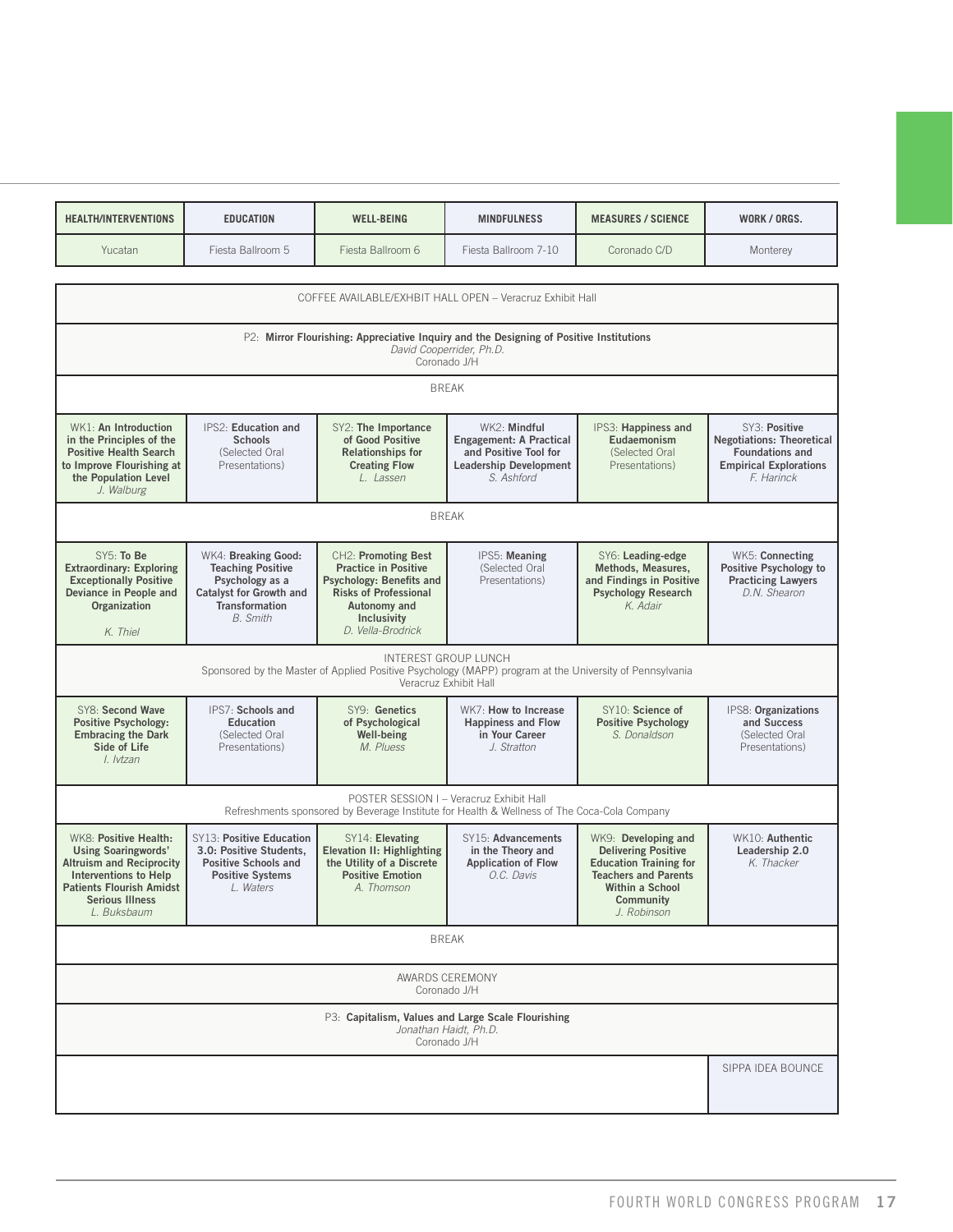change-agents, in our SOMO Leadership Lab work aimed at reorganizing, aligning, and integrating disperse initiatives to help promote and protect positive mental health globally.

# **SY11.2**

## *P. Felps, Live Happy Magazine*

As the positive psychology movement continues gaining momentum and integrating into the mainstream mindset, many feel that there is a growing pressure to strive for happiness. For professionals working in the positive psychology space, that perception is even more pronounced, as the expectation is that, having studied the secrets to happiness and well-being, they have the inside track on perpetual, sustained happiness. However, given the human element that each of us brings to this equation, positive psychology professionals are just as susceptible to the ups and downs of life. But what is it that they do differently to weather these inevitable disruptions and disturbances in life? Looking at recent research from Dr. Kate Hefferon of the University of East London, Jamie Gruman of the University of Guelph and Todd Kashdan of George Mason University, we'll examine the reality of how going through dark times and experiencing negative life events can actually provide greater meaning and enhance well-being. We'll then use that as a springboard to present how dark days can provide the foundation for a better future, both as an individual and as a practitioner in the PP space.

# **SY11.3**

## *L. Hone, Human Potential Centre at Auckland University of Technology, Auckland, New Zealand*

From her experience of living through the 2011 Canterbury earthquakes and the loss of her 12-year-old daughter, Abi, in a tragic car accident last June, Lucy Hone has first-hand experience of applying positive psychology to traumatic contexts. In the days after Abi's death, Lucy's blog exploring her grief and encouraging people to make the most of their "One Wild and Precious Life" attracted a wide international following and a book deal on proactive grieving with Allen & Unwin Australia. Lucy says her training in positive psychology and resilience (a MAPP at UPenn and doctoral studies through the AUT's Human Potential Centre) has undoubtedly aided her recovery. "Aware of the statistics (we were prime candidates for divorce, family estrangement and mental illness) and

faced with a new goal of 'mainly functioning' I became determined to actively employ every psychological tool available to help steer us through the turmoil. Last year saw some of the darkest moments and days of our lives, but also displays of compassion, empathy and love that we will never forget." Lucy will share her progress on this journey and discuss the reality of her efforts to precipitate and reduce the grieving process.

# **SY11.4**

## *R. Niemiec, VIA Institute on Character*

It is said that strong character emerges from and is shaped by challenges, turmoil, and suffering. Ryan will offer personal and case examples of the contribution of character strengths to resilience. Exploring the latest in character strengths research and practice, he will share his observations of how character strengths have served to inform, influence, and deepen perspective during times of difficulty. Contributing factors include the role of signature strengths, strengths overuse/imbalance, use of specific strengths (e.g., bravery, perseverance, and hope), strengthsspotting, positive reappraisal, mindfulness, lower strengths, strengths constellations, and strengths appreciation – which are all important when dealing with problems, conflicts, and stressors – and will be examined. Participants will understand the connection between character strengths and resilience and learn about new research studies, practical applications, and useful concepts for thinking about their own life challenges as well as the struggles of their clients.

# **SY12 Positive Clinical Psychology: Underpinning, Intervention and Process**

## *E. Bohlmeijer, Twente University, Enschede, The Netherlands*

Positive clinical psychology is the application of positive psychology research to the domain of clinical psychology and psychiatry. It aims for a balanced mental health care in which reduction of distress is complemented with promotion of mental health. It is further focused on understanding how distress (negative functioning) and mental health (positive functioning or well-being) are interrelated. Positive clinical psychology is a relatively new, but rapidly growing research field. Applying positive psychology will potentially lead to improved prediction of disorder, better long-term outcomes of treatment, increased resilience of clients. This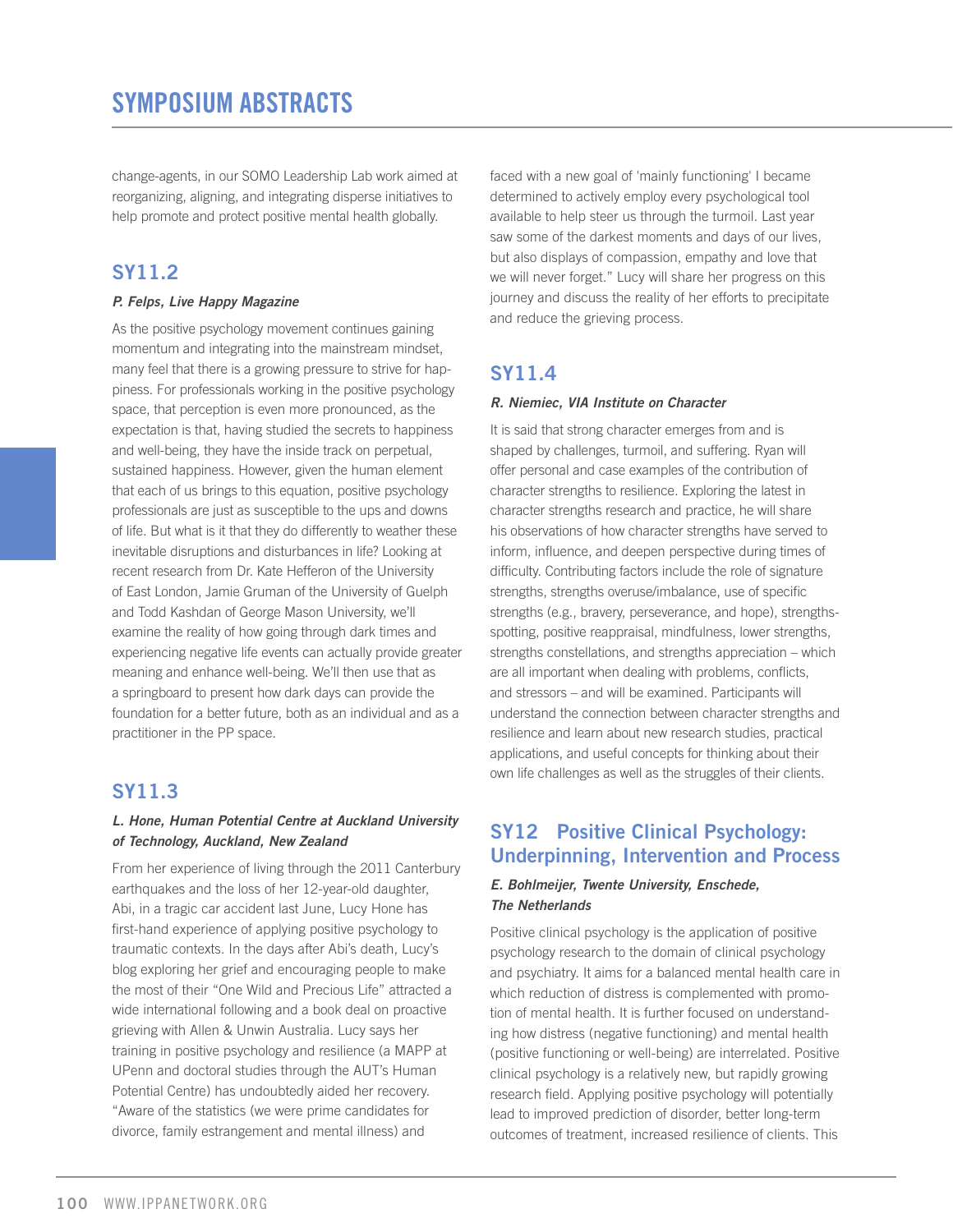symposium presents research underpinning the need for positive clinical psychology, innovative interventions and predictors of effects of positive clinical interventions.

## **SY12.1**

### *S. Lamers, University of Twente, Enschede, The Netherlands*

Background: There is accumulating evidence that positive mental health and psychopathology should be seen as separate indicators of mental health. This study contributes to this evidence by investigating the bidirectional relation between positive mental health and psychopathological symptoms over time.

Methods: Positive mental health (MHC-SF) and psychopathological symptoms (BSI) were longitudinally measured in a representative adult sample (N=1,932) on four measurement occasions in nine months. A cross-lagged panel design was applied and evaluated with a latent growth model combined with an item response theory measurement model.

Results: Psychopathological symptoms were longitudinally related to positive mental health and vice versa, controlling for initial levels. The changes over time were even more important than the absolute levels of psychopathological symptoms and positive mental health, respectively.

Conclusions: The results underline the need for a comprehensive perspective on mental health, incorporating both the treatment of symptoms and the enhancement of well-being.

# **SY12.2**

### *C. Vazquez, Complutense University, Madrid, Spain*

Introduction: Recent meta-analyses have shown that Positive Psychology Interventions (PPI) significantly enhance well-being and decrease depressive symptoms (Bolier et al., 2013; Sin & Lyubomirsky, 2009). Yet, the efficacy and feasibility of these interventions have not been systematically compared to available empirically-based treatments.

Methods: Adult women (N=96) with a DSM-IV-TR diagnosis of major depression or dysthymia (SCID-I) were assigned to one of two modalities of group treatment: PPI or Cognitive-Behavioral Therapy (CBT). In addition to a number of standard clinical outcomes and well-being measures, patients were asked about several feasibility and utility dimensions of the interventions.

Results: Both the PPI and CBT programs were equally effective in reducing depressive symptoms and increasing well-being. Similarly, the feasibility and utility of both treatments were rated very high in both modalities. Finally, predictors of change and characteristics of treatment responders were analyzed.

Conclusion: Given the growing popularity of PPI, it is important to address their acceptability in order to tailor treatments to clients' needs and expectations. Our results showed that PPI are not only effective tools to improve clinical depression, but they are perceived as equally satisfactory as a well-validated treatment (i.e., CBT).

## **SY12.3**

## *P. Meulenbeek, Twente University, Enschede, The Netherlands*

Relapse after treatment of mental disorders is a major problem. Enhancing psychological well-being and resilience may reduce the risk of relapse in patients with mental disorders. Well-being therapy tries to address these factors. The original model of well-being therapy was developed by the Italian psychiatrist Giovanni Fava. It is based on a conceptual model of six dimensions of psychological well-being: environmental mastery, personal growth, purpose in life, autonomy, self-acceptance, positive relations with others (Ryff, 1989). The results of the research on the effectiveness of the therapy are promising, at least in Italy. At the University of Twente we developed a protocol of the therapy based on the original model and made it suitable for patients in community mental health centres. It is our aim to conduct efficacy studies at a larger scale and to implement well-being therapy in the Dutch mental health care. The adapted protocol will be presented as well as a case study based on the application of the protocol with a client who suffered from a major depressive disorder.

# **SY12.4**

## *E. Bohlmeijer, Twente University, Enschede, The Netherlands*

Introduction: Self-help interventions may play an important role in public mental health strategies to improve well-being and flourishing in both the general and specific clinical